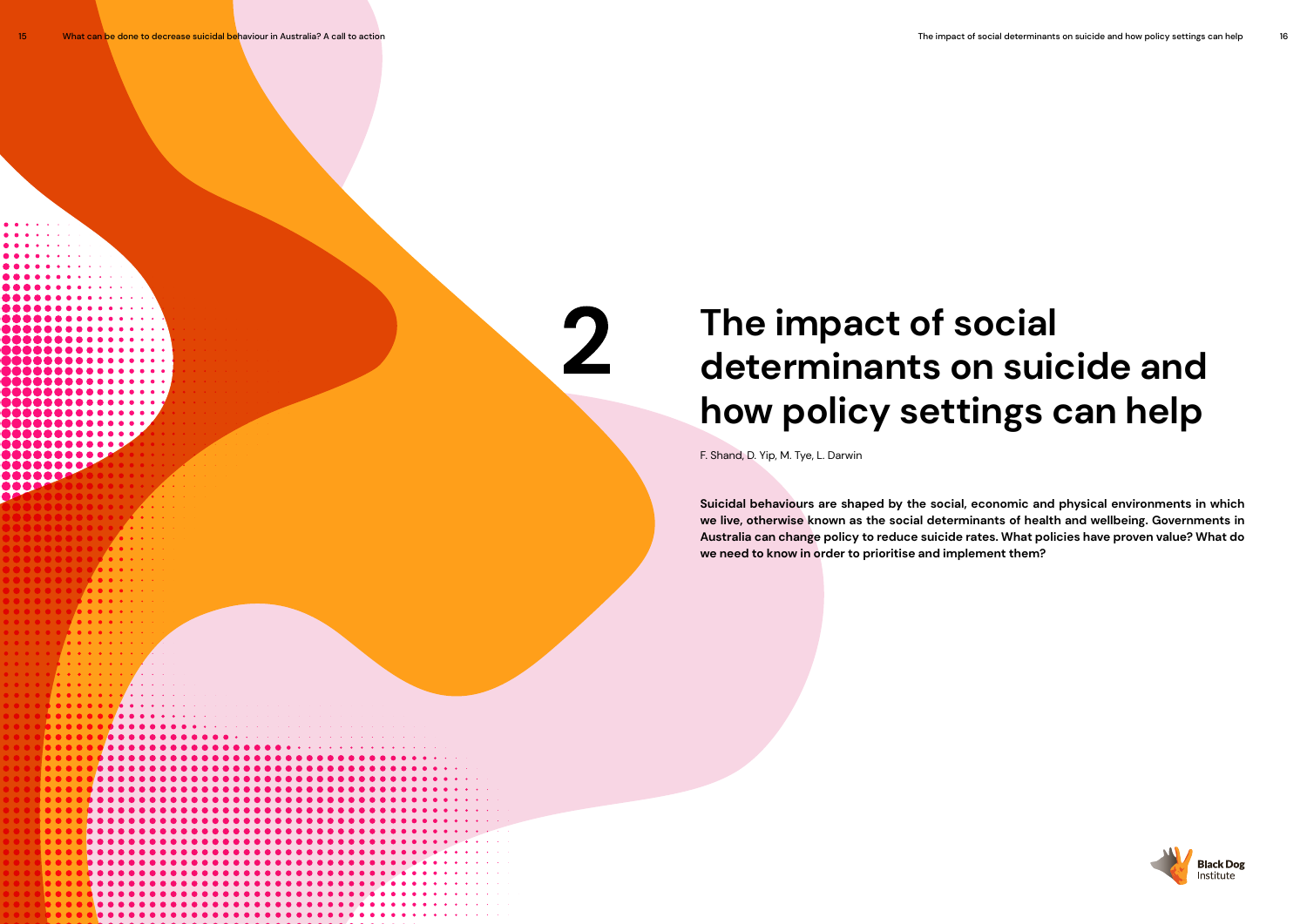## **Introduction**

**Suicidal behaviours are shaped by the social, economic and physical environments in which we live, otherwise known as the social determinants of health and wellbeing. Understanding how social determinants impact suicide is necessary to informing the development of, or improvements to, policy and practices that can redress social inequalities and prevent suicide at a population level.** 

> Social determinants across the life course play a critical role in the development of mental illness<sup>1</sup> and have a similar impact on rates of suicide. This is reflected in recent findings that suicide rates in Australia have increased in areas of low socioeconomic status and declined in areas of high socioeconomic status<sup>2</sup>. Here, we provide an overview of the social determinants and associated government policies that have a demonstrable impact on suicide rates. Rather than making specific policy recommendations, we aim to highlight the evidence for a range of policy areas, identify gaps in the evidence, and make recommendations regarding how the evidence can be considered in policymaking and contribute to ongoing policy via the Suicide Prevention Taskforce.

### **Background to suicide prevention in Australia**

**Recently, there has been significant investment from federal and state governments in evidence-based suicide prevention practices. Specifically, the investment has been in multi-level prevention approaches where regional suicide prevention alliances guide the simultaneous implementation of several evidence-based strategies (e.g. community training, school-based programs, improved media reporting of suicide, means restriction and improved crisis response).** 

The evidence for these multilevel, multi-sectoral models is derived from the European Alliance Against Depression (EAAD) model. The EAAD has the strongest evidence of effectiveness in reducing suicidal behaviour3 based on research in Europe, with some evidence to support a multi-level model in Japan (in rural but not urban settings)<sup>4</sup>. The impact of Black Dog Institute's LifeSpan integrated suicide prevention framework and other multi-level models of suicide prevention in Australia are not yet known; however, an international review of all evidence for suicide

prevention concluded that '…no single strategy clearly stands above the others. Combinations of evidence-based strategies at the individual level and the population level should be assessed with robust research designs'5. In Australia, this work has covered many regions and has resulted in a substantial shift in the way suicide prevention work is planned and carried out. Nevertheless, none of these models purport to prevent all suicides. While each of these models, if implemented well and with enough reach and dose, is likely to prevent a substantial proportion of suicides, more is

required if we are to prevent the maximum number of suicides.

*'To create a genuinely effective, sustainable approach to suicide prevention, we need to have the hard conversations, to really look at how we live, how we communicate, and how we treat others, especially those who are vulnerable, and how our various systems—health, social, welfare, economic, education, and others—exacerbate or contribute to suicide.'*

Black Dog Institute, Crisis and Aftercare Lived Experience Group 2020: Mok et al., Rapid Review for the National Suicide Prevention Task Force

**Suicide rates decreased in high socioeconomic areas** 



**Highlight evidence to aid policy making**



1 Our focus is on country-level factors, which might affect community, service, and family factors; however, these are not what we are reviewing.

Understanding how social determinants impact suicide is necessary to informing the development of, or improvements to, policy and practices that can redress social inequalities and prevent suicide at a population level.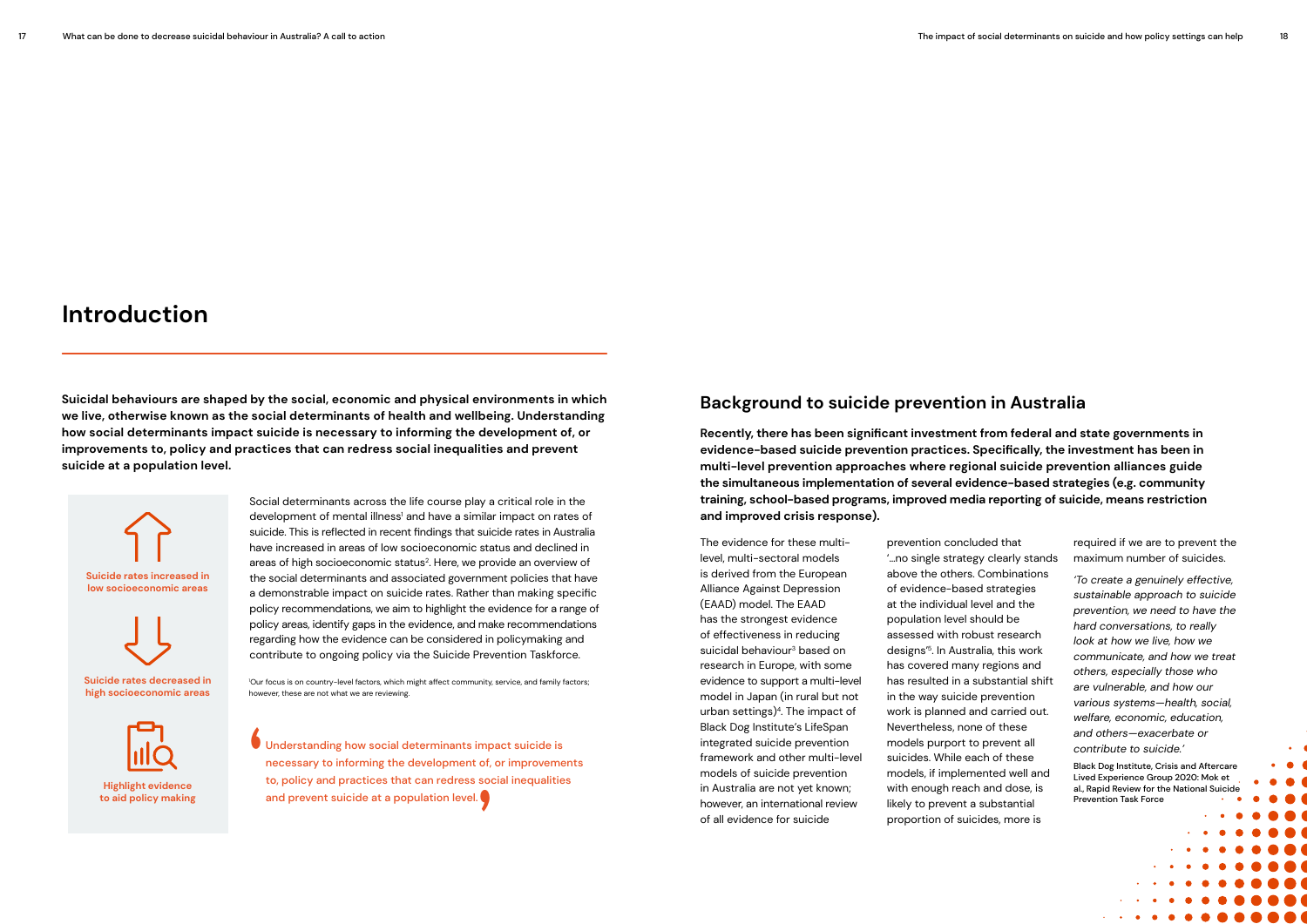### **Building on Australia's suicide prevention work**

**It is a sensible next step to build on the momentum created by the Australian place-based suicide prevention trials. While regional approaches to suicide prevention are an important part of suicide prevention efforts, they have not substantially addressed the role of social determinants in suicide.** 

> While regional approaches to suicide prevention are … important, they have not substantially addressed the role of social determinants in suicide.



These evidence-based practices decisions. This has occurred compared to those residing in social policy areas can impact suicide outcomes.<br>
must be supported by policy to some extent already with metropolitan areas. Men ar decisions. This has occurred to some extent already with the response to the COVID-19 pandemic in the form of higher welfare payments, employee payments, and tax relief measures.

> There are well established socioenvironmental factors that shape suicide risk, such as poverty, unemployment, homelessness and domestic violence $6-10$ . The suicide rates among unemployed men are particularly evident<sup>11</sup>.

compared to those residing in metropolitan areas. Men are at particular risk, which may be explained by cultural factors such as stoicism, social disadvantage, limited access to health services, access to means and capability, and limited access to job opportunities<sup>13,14</sup>. Similarly, homelessness is associated with elevated suicide risk, with the majority of people who are homeless reporting suicidal ideation and attempts<sup>15</sup>. Intimate partner violence is a strong risk factor for suicide attempts and ideation in women $16-18$ .

must be supported by policy settings that focus on improving the social conditions in which people live so that regional, state and national strategies are working hand-in-hand. Understanding what, how, and which features of policy might reduce suicide risk is particularly important in Australia now: the National Suicide Prevention Taskforce (NSPT) is currently advising the government to consider a wide variety of policy responses to suicide and to build mental health and suicide prevention into their policy

Geographical location is also linked with suicide rates<sup>12</sup>. People living in rural and remote areas have a higher suicide risk

of suicide<sup>24,25</sup>, justice and detention policies<sup>26</sup>, LGBTQI+ marriage equality legislation<sup>27</sup>, and austerity solutions to economic downturn (which put upwards pressure on suicide rates)<sup>28</sup>. Large studies of welfare support and suicide show that countries with more generous welfare payments and active labour market programs

experience little or no increase in suicide during economic downturns, whereas countries with less generous welfare see substantial increases in suicide<sup>29,30</sup>. Alcohol policy has a well-established impact on suicide, with lower availability, higher price, and older legal drinking age linked with lower rates of suicide<sup>31</sup>.

Governments have available to them a range of policy levers … there is evidence that health, economic and social policy areas can impact suicide outcomes.

### **Evidence for the influence of policy on suicide**

**The social context of these risks means that governments have available to them a range of policy levers that can influence outcomes at a population level by addressing social inequalities. There is evidence that health, economic and social policy areas can impact suicide outcomes.**

### **Gaps in the evidence**

**What is not yet clear is which policies and policy settings are likely to be the most impactful and cost-effective in the context of reducing suicide risk.** 

A search of the scientific literature by the Black Dog Institute has identified several policy areas where there is at least one study demonstrating a link with suicide: unemployment and welfare support policies<sup>19,20</sup>, improving access to treatment for mental illness<sup>21,22</sup>, alcohol pricing and availability policy<sup>23</sup>, reducing access to the means

This chapter identifies the broad range of policy areas or targets that might be considered. There needs to be consideration of mental health and suicide risk consequences of policy and budget decisions at state and federal government levels. Evidence for each policy area should be systematically

reviewed and synthesised and gaps identified. Available evidence can be used to model the impact of different policy settings on suicide outcomes.

While the focus of this chapter is on policies that have demonstrated impact on suicide outcomes, there are other social determinants of

mental health and suicide which, while there is no policy research to draw upon, have a relationship with suicide. One clear example of this is geographical location. While this is a social determinant of suicide outcomes, we have not been able to identify studies of policies that might address this.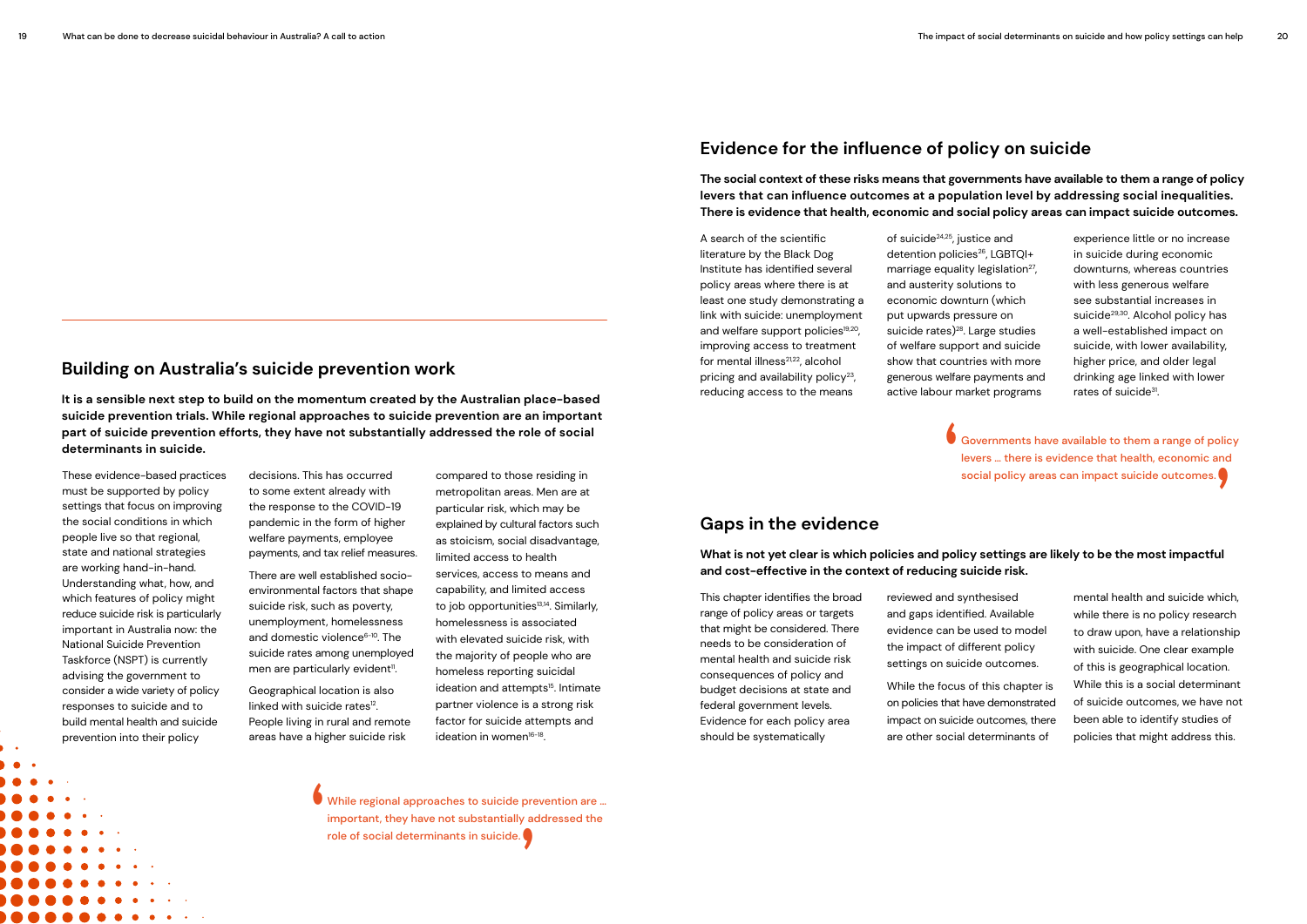

Strong media guidelines on reporting suicide is an example of a strategy that has directly targeted suicide prevention. There is a significant evidence base demonstrating that media reporting of suicides is linked to an increase in suicide<sup>32-35</sup>, which is frequently referred to as copycat behaviour or as the Werther effect<sup>36</sup>. For instance, following the suicide of comedian and actor Robin Williams in 2014, there was a 10% increase in suicides in the US amongst men slightly younger than Williams (who would have grown up watching him) in the two months after his death<sup>37</sup>. A more recent example is Netflix's '13 Reasons Why'. During the three months after its release in 2017, there was an increase in suicides among 10- to 19-year-old adolescents and young adults, especially amongst young women (22% increase compared to 12% increase in men) whose ages were similar to the character who died by suicide in the series<sup>38</sup>.

**As discussed earlier in the context of multi-level suicide trials, Australia has already adopted what might broadly be termed, universal prevention strategies, that directly or indirectly target suicide.** 

> In Australia, the Mindframe National Media Initiative (Mindframe) engages in various activities, including releasing guidelines, creating resources and running workshops for media and non-media professionals to ensure responsible portrayals and communication about both fictional and non-fictional suicides (see [https://mindframe.](https://mindframe.org.au/) [org.au/](https://mindframe.org.au/)).

> Other strategies have been directed at reducing other harms but may have indirectly helped to prevent some suicides. This is the case with means restriction; e.g. stronger gun control legislation and the introduction of catalytic converters for pollution control39, and medication strategies aimed at reducing both intentional and unintentional self-poisoning. Maintenance of strong gun control legislation is sensible, particularly when given the relationship between population rates of gun ownership and gun-related suicides40.

While these strategies are welcome, a more targeted approach could be adopted by reviewing the existing evidence for the full range of policies with regards to their impact on suicide, investing in new research to evaluate the impact of specific policy changes, investing in impact and economic modelling to determine which policies and policy settings have the greatest potential to reduce suicide risk and under which conditions, and incorporating mental health and suicide risk impacts in policy decisionmaking processes. National system dynamics modelling in this area is progressing in Australia<sup>41</sup> and internationally<sup>42</sup>. Recommendations have emerged from the modelling work at the Brain and Mind Centre, University of Sydney, to reduce suicide risk resulting from the pandemic: maintain JobKeeper payments to reduce financial uncertainty, provide further education support for young people,

A more targeted approach could be adopted by reviewing the existing evidence … investing in new research … investing in impact and economic modelling … and incorporating … mental health and suicide risk impacts in policy decision-making processes.

Place-based, multi-level models of suicide prevention are likely to reduce suicide rates if implemented at scale and depth.

### **Conclusion**

**Place-based, multi-level models of suicide prevention are likely to reduce suicide rates if implemented at scale and depth; however, they must be supported by policies that address social determinants in order to improve suicide prevention.** 

reduce social dislocation by minimising the spread of the virus, and increase real health service capacity, especially for those with more complex disorders<sup>41</sup>. This work could be expanded by building a stronger evidence base for policies as suggested above, and guided by the life course framework laid out by the World Health Organisation. This framework allows one to address policies that impact social determinants from the pre-natal phase through to older age (Figure 1), which demonstrates the cumulative effects of social

determinants across the life span. What is needed is a process for considering health and suicide impacts of government policies. Research conducted on behalf of Suicide Prevention Australia found that 71% of Australians want all government decisions to consider the risk of suicide and have clear plans in place to mitigate any negative impacts following from those decisions<sup>43</sup>. This could involve changes to cabinet and budget expenditure processes to ensure review of potential impacts and development of mitigation strategies.

Social determinants such as poverty, unemployment, homelessness, alcohol use and domestic violence are risk factors for suicide; their amelioration will lead to decreased suicide rates. A range of federal and state government policies can influence suicide rates, but what is not clear is which policy levers are likely to have the highest impact and to be most cost-effective.



*Figure 1: A life course approach to tackling inequalities in health, adapted from WHO European Review of Social Determinants of Health and the Health Divide (1)*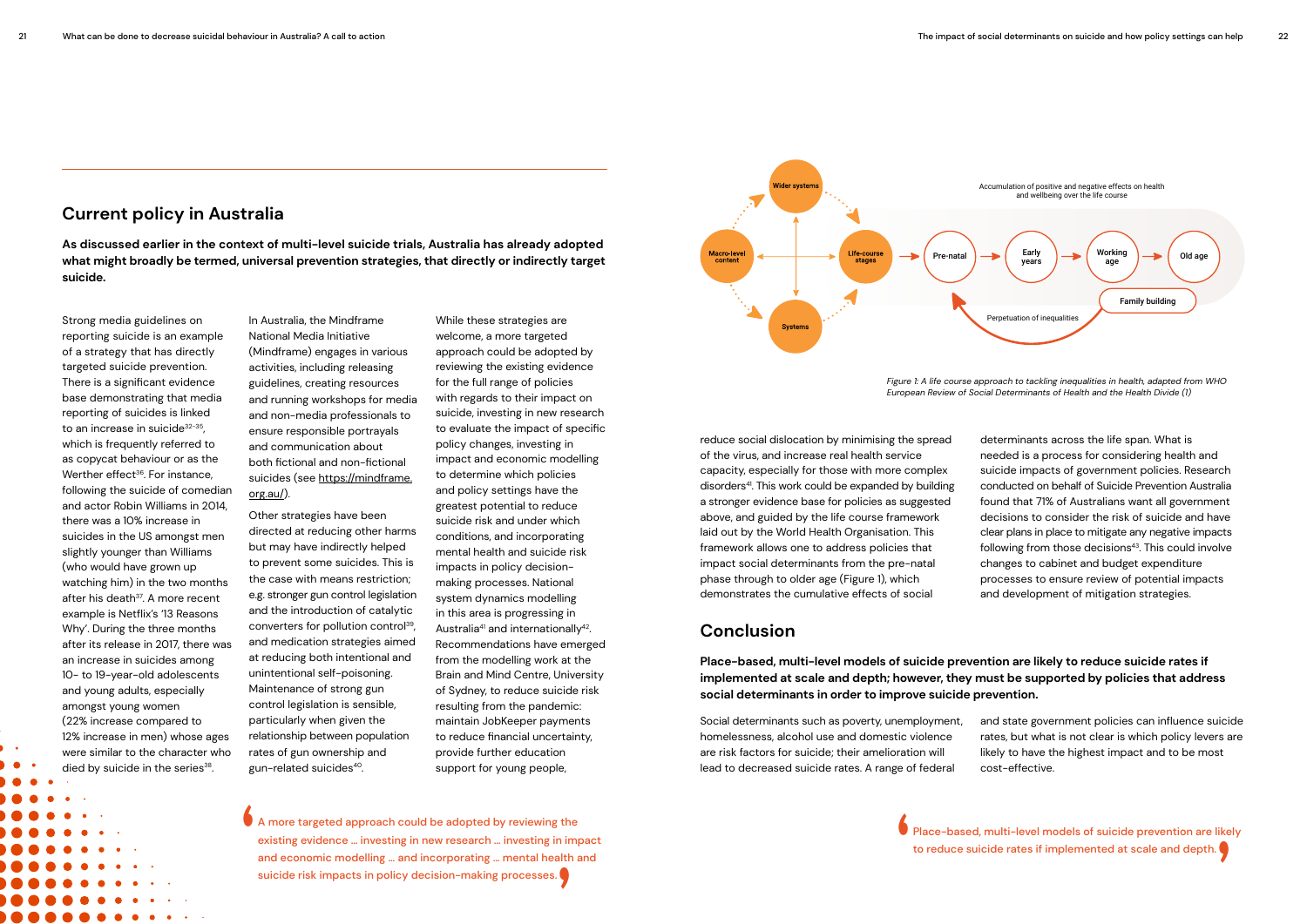# **Recommendations References**

- 1. Foundation, W.H.O.a.C.G., *Social determinants of mental health.* 2014, World Health Organization: Geneva.
- 2. Too LS, et al., Widening socioeconomic inequalities in Australian suicide, despite recent declines in suicide rates. *Soc Psychiatry Psychiatr Epidemiol.* 2018;53(9):969-976.
- 3. Hegerl U, et al., The 'European Alliance Against Depression (EAAD)': a multifaceted, community-based action programme against depression and suicidality. *World J Biol Psychiatry.* 2008;9(1):51-8.
- 4. Ono Y, et al., A community intervention trial of multimodal suicide prevention program in Japan: a novel multimodal community intervention program to prevent suicide and suicide attempt in Japan, NOCOMIT-J. *BMC Public Health*. 2008;8:315-315.
- 5. Zalsman G, et al., Suicide prevention strategies revisited: 10-year systematic review. *The Lancet Psychiatry*. 2016;3(7):646-659.
- 6. Page A, et al., Divergent trends in suicide by socio-economic status in Australia. *Social Psychiatry and Psychiatric Epidemiology*. 2006;41(11): p. 911-917.
- 7. Taylor R, et al., Socio-economic differentials in mental disorders and suicide attempts in Australia. *British Journal of Psychiatry*. 2004;185(6):486-493.
- 8. Oyesanya M, Lopez-Morinigo J, Dutta, R. *Systematic review of suicide in economic recession. World Journal of Psychiatry*. 2015;5(2):243-254.
- 9. Qi, X., et al., *Socio-environmental drivers and suicide in Australia: Bayesian spatial analysis*. BMC Public Health, 2014;14(1):681.
- 10. Lemmi V, et al., *Suicide and poverty in low-income and middle-income countries: a systematic review*. Lancet Psychiatry, 2016;3(8):774-83.
- 11. Milner A, Page A, LaMontagne AD. Duration of unemployment and suicide in Australia over the period 1985–2006: an ecological investigation by sex and age during rising versus declining national unemployment rates. *Journal of Epidemiology and Community Health*. 2013;67(3): 237. *Lancet*. 2009;373:147-53. 23. Markowitz S, Chatterji P, Kaestner K. Estimating the impact of alcohol policies on youth suicides. *The Journal of Mental Health Policy and Economics*. 2003;6(1):37-46.
- 12. Torok M, et al., Data-informed targets for suicide prevention: a small-area analysis of high-risk suicide regions in Australia. *Soc Psychiatry Psychiatr Epidemiol*. 2019;54(10):1209-1218. 24. Leenaars A, et al., Controlling the environment to prevent suicide: international perspectives. *The Canadian Journal of Psychiatry*. 2000;45(7):639-44.
- 13. Cheung YTD, et al., Spatial analysis of suicide mortality in Australia: Investigation of metropolitan-rural-remote differentials of suicide risk across states/territories. *Social Science & Medicine.* 2012;75(8):1460-1468.

There are substantial barriers to addressing the social determinants of health, including the reality that evidence is only one of many influences on policy decisions. There are gaps in our knowledge about how government policies can influence suicide risk. For evidence to be reflected within government policies, it must be linked to pragmatic solutions, strategies and outcomes that can be delivered within government<sup>44</sup>.

- 14. Caldwell TM, Jorm AF, Dear KBG. Suicide and mental health in rural, remote and metropolitan areas in Australia. *Medical Journal of Australia.* 2004;181(S7):S10-S14.
- 15. Desai RA, et al., Suicidal ideation and suicide attempts in a sample of homeless people with mental illness. *The Journal of Nervous and Mental Disease*. 2003;191(6):365-71.
- 16. Devries K, et al., Violence against women is strongly associated with suicide attempts: evidence from the WHO multi-country study on women's health and domestic violence against women. *Social Science & Medicine*. 2011;73(1):79-86.
- 17. Devries K, et al., Intimate partner violence and incident depressive symptoms and suicide attempts: a systematic review of longitudinal studies. *PLOS Med*. 2013;10(5):e1001439.
- 18. Pico-Alfonso MA, et al., The Impact of Physical, Psychological, and Sexual Intimate Male Partner Violence on Women's Mental Health: Depressive Symptoms, Posttraumatic Stress Disorder, State Anxiety, and Suicide. *Journal of Women's Health*. 2006;15(5):599-611.
- 19. Classen TJ, Dunn RA. The effect of job loss and unemployment duration on suicide risk in the United States: a new look using mass-layoffs and unemployment duration. *Health Economics*. 2012;21(3):338-350.
- 20. Zimmerman SL. States' spending for public welfare and their suicide rates, 1960 to 1995: what is the problem? *The Journal of Nervous and Mental Disease*. 2002;190(6):349-60.
- 21. While D, et al., Implementation of mental health service recommendations in England and Wales and suicide rates, 1997–2006: a cross-sectional and before-and-after observational study. *The Lancet*. 2012;379(9820):1005-1012.
- 22. Pirkola S, et al., Community mental-health services and suicide rate in Finland: a nationwide small-area analysis.
- 25. Knipe DW, et al., Suicide prevention through means restriction: Impact of the 2008-2011 pesticide restrictions on suicide in Sri Lanka. *PLOS One*. 2017;12(3):e0172893.

**'** There are substantial barriers to addressing the social determinants of health, including the reality that evidence is only one of many influences on policy decisions.

**Consider mental health and suicide risk vis-a-vis all policy, regulatory and budget 4 decision-making processes.**

**Incorporate the reduction of poverty, unemployment, homelessness, alcohol use, rural and remote isolation and domestic violence in all suicide prevention strategies and policies. Suicide prevention should also factor into policy and decisions in these other portfolio areas. Explicitly creating these links means creating appropriate whole-of-government structures, cross-portfolio funding and policy mechanisms and ensuring suicide risk and prevention is considered in non-health contexts.** 

**1**

**Ensure the National Suicide Prevention Taskforce considers and advises on the full policy landscape, including non-health components, in its final recommendations to the Prime Minister. We support an ongoing commitment by governments to explore the social determinants of suicide risk from a whole-of-government perspective. Further, we encourage investment in research to identify gaps in the evidence and evaluate the impact of all social and economic policy settings on suicide.** 

**Invest in data-driven, independently reviewed impact and economic modelling to determine the most impactful and cost-effective policies that can reduce suicide risk at the population level.** 



**2**